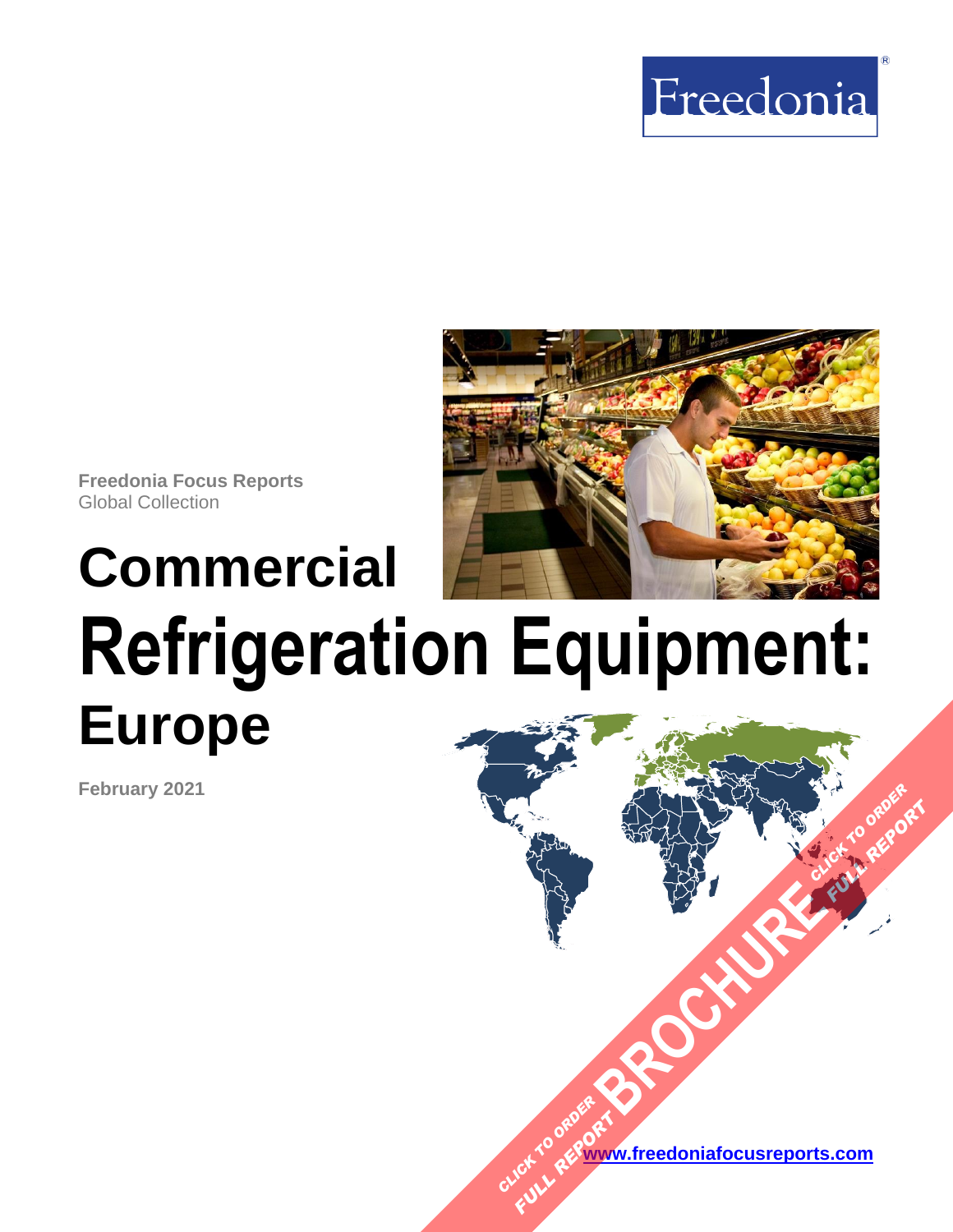# **Table of Contents**

| 1. Highlights                                 | 3  |
|-----------------------------------------------|----|
| 2. Market Environment                         | 4  |
| <b>Historical Trends</b>                      | 4  |
| Key Economic Indicators                       | 6  |
| Impact of COVID-19                            | 7  |
| Technology & New Product Development          | 9  |
| <b>Environmental &amp; Regulatory Factors</b> | 10 |
| <b>Europe Regional Overview</b>               | 12 |
| 3. Segmentation & Forecasts                   | 13 |
| Products                                      | 13 |
| <b>Display Cases</b>                          | 15 |
| Reach-Ins & Walk-Ins                          | 16 |
| <b>Beverage Refrigeration Equipment</b>       | 17 |
| Ice Machines                                  | 18 |
| <b>Refrigerated Vending Machines</b>          | 18 |
| Other Equipment                               | 19 |
| Parts                                         | 20 |
| Markets                                       | 22 |
| Food & Beverage Retail                        | 23 |
| Foodservice                                   | 23 |
| Food & Beverage Production                    | 25 |
| <b>Other Markets</b>                          | 25 |
| Supply & Demand                               | 27 |
| 4. Industry Structure                         | 30 |
| <b>Industry Characteristics</b>               | 30 |
| <b>Market Share</b>                           | 31 |
| Epta                                          | 33 |
| Ali Group                                     | 33 |
| Carrier Global                                | 33 |
| 5. About This Report                          | 35 |
| Scope                                         | 35 |
| Sources                                       | 36 |
| <b>Industry Codes</b>                         | 37 |
| Freedonia Methodology                         | 37 |
| Resources                                     | 39 |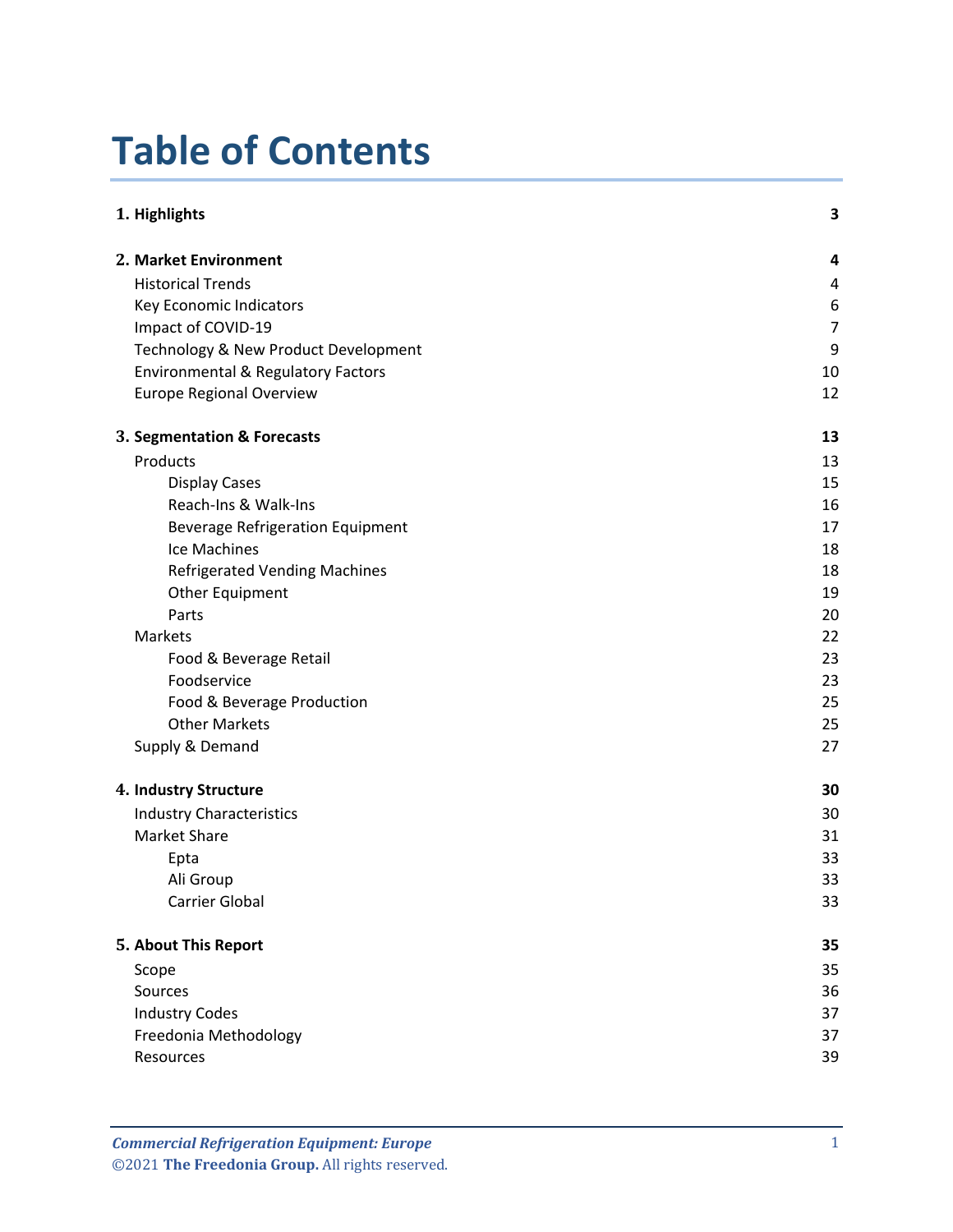# **List of Tables & Figures**

| Figure 1   Europe: Key Trends in the Commercial Refrigeration Equipment Market, 2019 – 2024     | 3  |
|-------------------------------------------------------------------------------------------------|----|
| Figure 2   Europe: Commercial Refrigeration Equipment Demand Trends, 2009 – 2019                | 4  |
| Table 1   Europe: Key Indicators for Commercial Refrigeration Equipment Demand, 2009 – 2024     |    |
| $(2018US5)$ bil)                                                                                | 6  |
| Figure 3   Europe: Commercial Refrigeration Equipment Demand by Country, 2019 (%)               | 12 |
| Figure 4   Europe: Commercial Refrigeration Equipment Demand by Product, 2009 - 2024 (US\$ bil) | 13 |
| Table 2   Europe: Commercial Refrigeration Equipment Demand by Product, 2009 - 2024 (US\$ mil)  | 13 |
| Figure 5   Europe: Commercial Refrigeration Equipment Demand by Product, 2009 – 2024 (%)        | 20 |
| Figure 6   Europe: Commercial Refrigeration Equipment Demand by Market, 2009 - 2024 (US\$ bil)  | 22 |
| Table 3   Europe: Commercial Refrigeration Equipment Demand by Market, 2009 - 2024 (US\$ mil)   | 22 |
| Figure 7   Europe: Commercial Refrigeration Equipment Demand by Market, 2009 – 2024 (%)         | 26 |
| Table 4   Europe: Commercial Refrigeration Equipment Supply & Demand, 2009 - 2024 (US\$ mil)    | 29 |
| Figure 8   Europe: Commercial Refrigeration Equipment Market Share by Company, 2019 (%)         | 31 |
| Table 5   Europe: Selected Suppliers to the Commercial Refrigeration Equipment Market           | 32 |
| Table 6   Countries in Western Europe                                                           | 36 |
| Table 7   Countries in Eastern Europe                                                           | 36 |
| Table 8   HS Codes Related to Commercial Refrigeration Equipment                                | 37 |
| Table 9   NACE Codes Related to Commercial Refrigeration Equipment                              | 37 |
|                                                                                                 |    |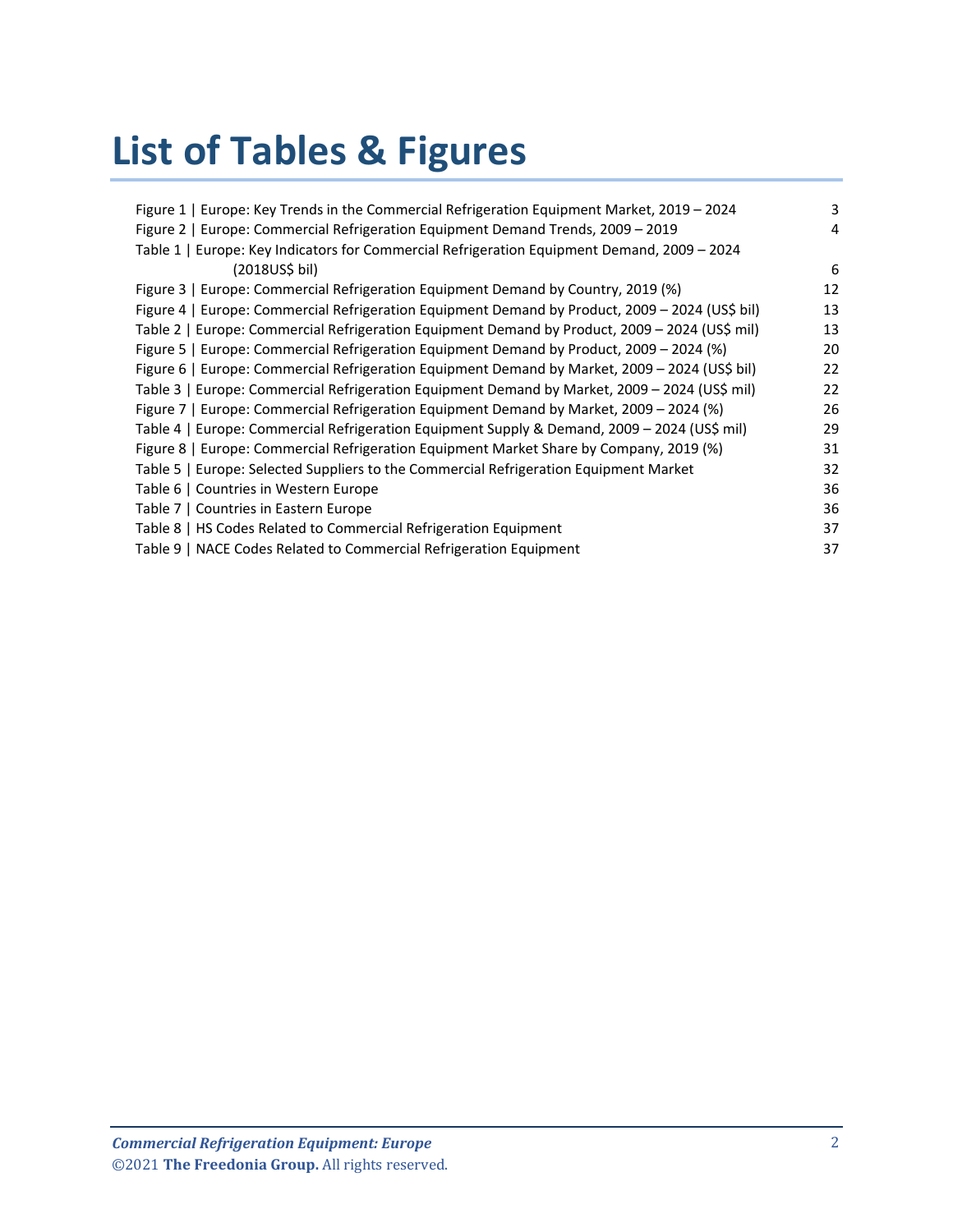## <span id="page-3-1"></span><span id="page-3-0"></span>**Scope**

This report forecasts to 2024 commercial refrigeration equipment demand and production in nominal US dollars at the manufacturer level in Europe. Total demand is segmented by product in terms of:

- display cases
- reach-in and walk-in refrigerators and freezers
- beverage refrigeration equipment
- ice machines
- refrigerated vending machines
- other equipment such as liquid chillers and cryogenic equipment, dairy coolers, and refrigerated food preparation stations
- parts

Total demand is also segmented by market as follows:

- food and beverage retail
- foodservice
- food and beverage production
- other markets such as hotels and motels, office buildings, and sports venues

To illustrate historical trends, total demand is provided in annual series from 2009 to 2019; production and the various segments are reported at five-year intervals for 2009, 2014, and 2019.

Excluded from the scope of this report are consumer-type refrigerators, transportation refrigeration systems, and large industrial refrigeration products such as evaporative air coolers and condensing units.

For any given historical year, US dollar amounts are obtained from values expressed in the applicable local currency. These local currency values are converted to US dollars at the average annual exchange rate for that year. For forecast years, the US dollar amounts assume the same annual exchange rate as that prevailing in 2019.

Key macroeconomic indicators are also provided with quantified trends. Other various topics, including profiles of pertinent leading suppliers, are covered in this report. A full outline of report items by page is available in the Table of Contents.

For the purposes of this report, Europe encompasses the following countries: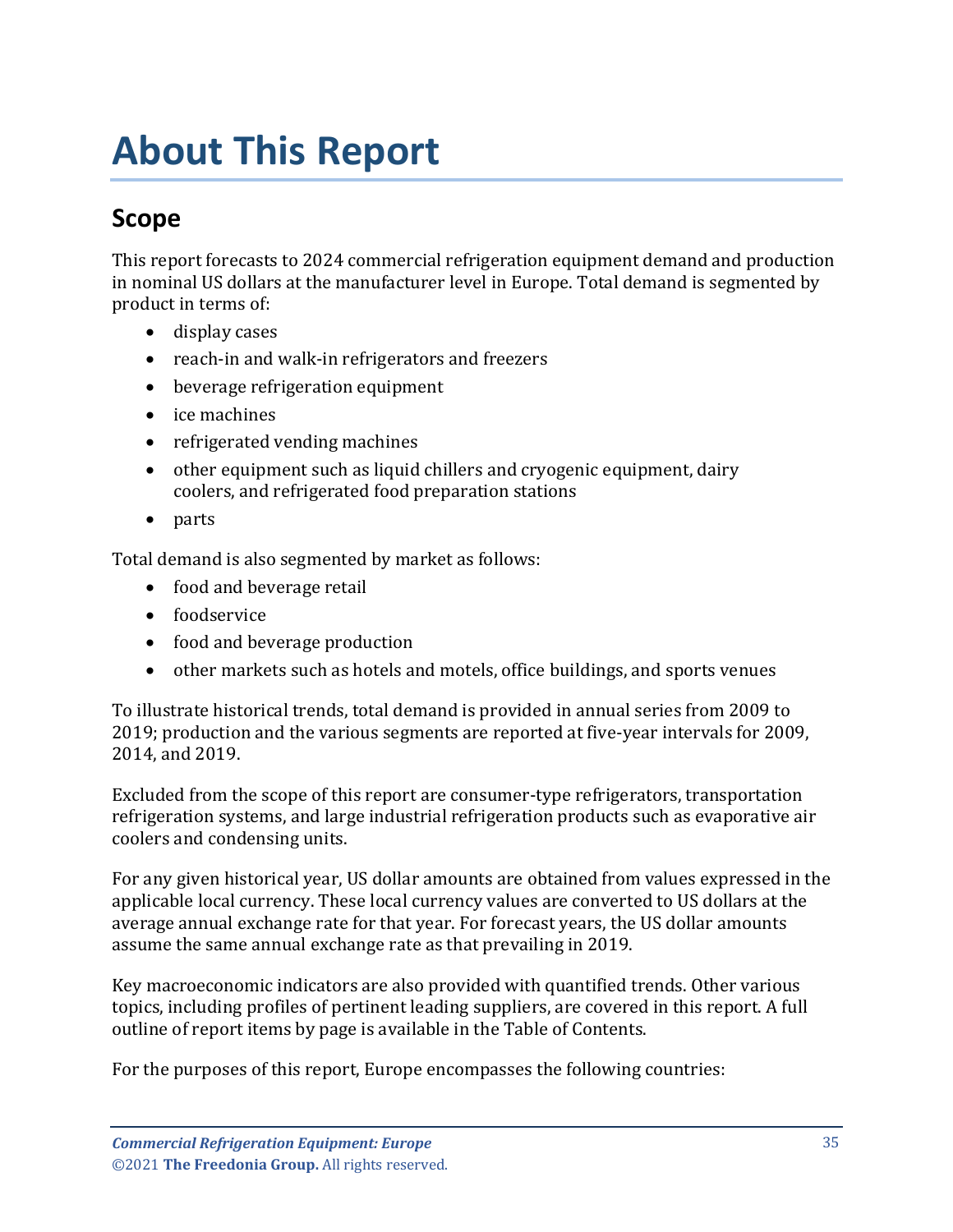<span id="page-4-1"></span>

| Table 6   Countries in Western Europe |                 |                             |                           |  |
|---------------------------------------|-----------------|-----------------------------|---------------------------|--|
| <b>Major Markets</b>                  |                 | <b>Other Western Europe</b> |                           |  |
| France                                | Andorra         | Greenland                   | Monaco                    |  |
| Germany                               | Austria         | Guernsey                    | <b>Netherlands</b>        |  |
| Italy                                 | Belgium         | Iceland                     | Norway                    |  |
| <b>Netherlands</b>                    | Channel Islands | Ireland                     | Portugal                  |  |
| Spain                                 | <b>Denmark</b>  | Isle of Man                 | Saint Pierre and Miquelon |  |
| United Kingdom                        | Faeroe Islands  | Jersey                      | San Marino                |  |
|                                       | Finland         | Liechtenstein               | Sweden                    |  |
|                                       | Gibraltar       | Luxembourg                  | Switzerland               |  |
|                                       | Greece          | Malta                       | Vatican City              |  |

Source: The Freedonia Group

#### <span id="page-4-2"></span>**Table 7 | Countries in Eastern Europe**

| Albania                | Hungary    | Romania  |
|------------------------|------------|----------|
| <b>Belarus</b>         | Latvia     | Russia*  |
| Bosnia and Herzegovina | Lithuania  | Serbia   |
| <b>Bulgaria</b>        | Macedonia  | Slovakia |
| Croatia                | Moldova    | Slovenia |
| Czech Republic         | Montenegro | Ukraine  |
| Estonia                | Poland     |          |

\*Major commercial refrigeration equipment market.

Source: The Freedonia Group

### <span id="page-4-0"></span>**Sources**

*Commercial Refrigeration Equipment: Europe* (FE75012) is based on *[Global Commercial](http://www.freedoniagroup.com/DocumentDetails.aspx?ReferrerId=FL-FOCUS&studyid=3967)  [Refrigeration Equipment,](http://www.freedoniagroup.com/DocumentDetails.aspx?ReferrerId=FL-FOCUS&studyid=3967)* a comprehensive industry study published by The Freedonia Group. Reported findings represent the synthesis and analysis of data from various primary, secondary, macroeconomic, and demographic sources, such as:

- firms participating in the industry, and their suppliers and customers
- government/public agencies
- intergovernmental and non-governmental organizations
- trade associations and their publications
- the business and trade press
- indicator forecasts by The Freedonia Group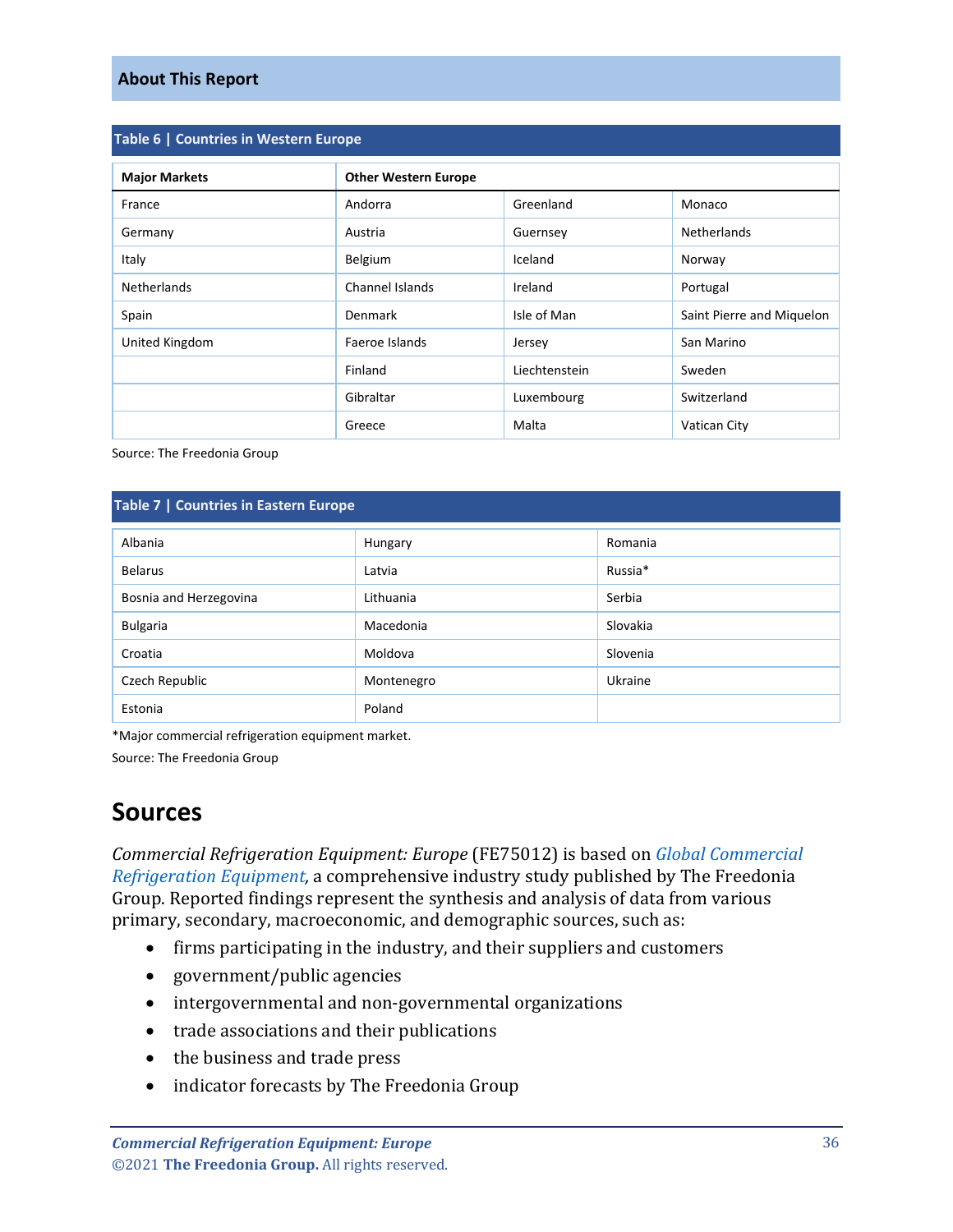• the findings of other reports and studies by The Freedonia Group

Specific sources and additional resources are listed in the Resources section of this publication for reference and to facilitate further research.

### <span id="page-5-0"></span>**Industry Codes**

<span id="page-5-2"></span>

| Table 8   HS Codes Related to Commercial Refrigeration Equipment |                                                                                                                                  |  |
|------------------------------------------------------------------|----------------------------------------------------------------------------------------------------------------------------------|--|
| <b>HS Code</b>                                                   | <b>Definition</b>                                                                                                                |  |
| 8476                                                             | Automatic goods-vending machines (e.g. postage stamp, cigarette, food or beverage machines)<br>including money-changing machines |  |
| 8418.10                                                          | Refrigerators and freezers; combined refrigerator-freezers, fitted with separate external doors<br>electric or other             |  |
| 8418.50                                                          | Furniture incorporating refrigerating or freezing equipment; for storage and display, n.e.c.                                     |  |
| 8418.99                                                          | Refrigerating or freezing equipment; parts thereof, other than furniture                                                         |  |

Source: United Nations Statistics Division

<span id="page-5-3"></span>

| Table 9   NACE Codes Related to Commercial Refrigeration Equipment |                                                                 |  |
|--------------------------------------------------------------------|-----------------------------------------------------------------|--|
| <b>NACE Code</b>                                                   | <b>Definition</b>                                               |  |
| 2825                                                               | Manufacture of non-domestic cooling and refrigeration equipment |  |

Source: European Commission

# <span id="page-5-1"></span>**Freedonia Methodology**

The Freedonia Group, a subsidiary of MarketResearch.com, has been in business for more than 30 years and in that time has developed a comprehensive approach to data analysis that takes into account the variety of industries covered and the evolving needs of our customers.

Every industry presents different challenges in market sizing and forecasting, and this requires flexibility in methodology and approach. Freedonia methodology integrates a variety of quantitative and qualitative techniques to present the best overall picture of a market's current position as well as its future outlook: When published data are available, we make sure they are correct and representative of reality. We understand that published data often have flaws either in scope or quality, and adjustments are made accordingly. Where no data are available, we use various methodologies to develop market sizing (both top-down and bottom-up) and then triangulate those results to come up with the most accurate data series possible. Regardless of approach, we also talk to industry participants to verify both historical perspective and future growth opportunities.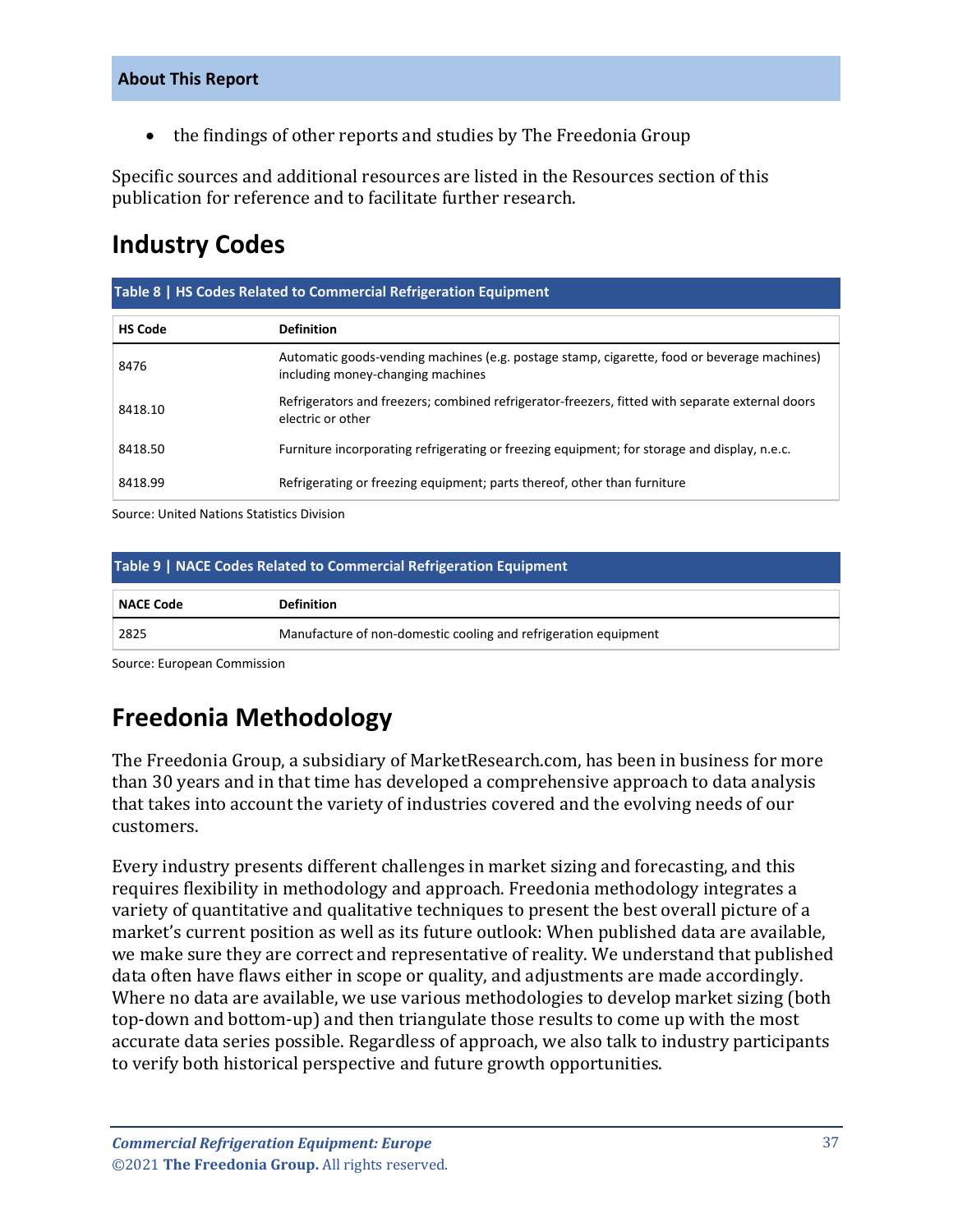Methods used in the preparation of Freedonia market research include, but are not limited to, the following activities: comprehensive data mining and evaluation, primary research, consensus forecasting and analysis, ratio analysis using key indicators, regression analysis, end use growth indices and intensity factors, purchase power parity adjustments for global data, consumer and end user surveys, market share and corporate sales analysis, product lifespan analysis, product or market life cycle analysis, graphical data modeling, long-term historical trend analysis, bottom-up and top-down demand modeling, and comparative market size ranking.

Freedonia quantifies trends in various measures of growth and volatility. Growth (or decline) expressed as an average annual growth rate (AAGR) is the least squares growth rate, which takes into account all available datapoints over a period. The volatility of datapoints around a least squares growth trend over time is expressed via the coefficient of determination, or  $r^2$ . The most stable data series relative to the trend carries an  $r^2$  value of 1.0; the most volatile – 0.0. Growth calculated as a compound annual growth rate (CAGR) employs, by definition, only the first and last datapoints over a period. The CAGR is used to describe forecast growth, defined as the expected trend beginning in the base year and ending in the forecast year. Readers are encouraged to consider historical volatility when assessing particular annual values along the forecast trend, including in the forecast year.

### **Copyright & Licensing**

The full report is protected by copyright laws of the United States of America and international treaties. The entire contents of the publication are copyrighted by The Freedonia Group.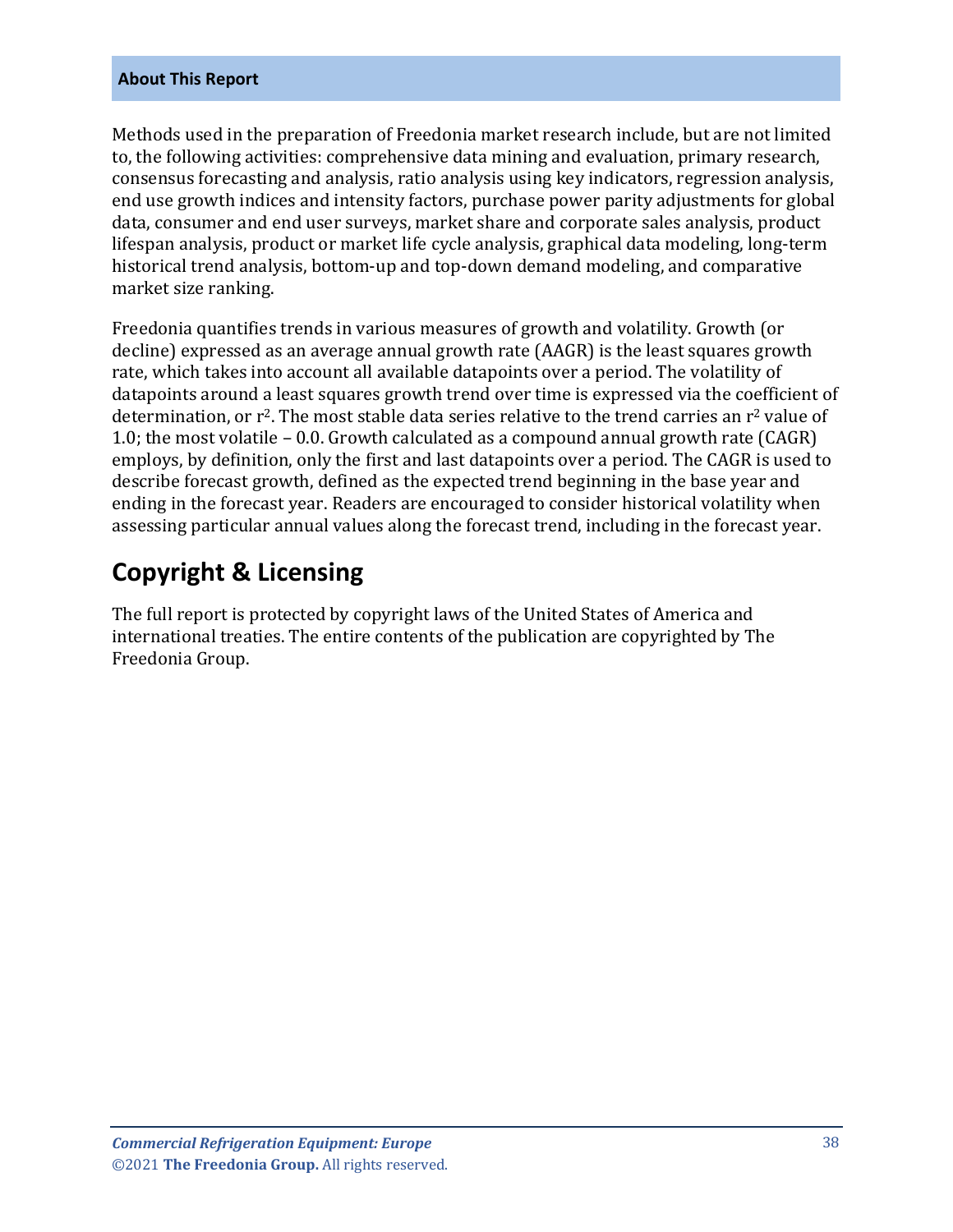#### <span id="page-7-0"></span>**Resources**

#### **The Freedonia Group**

 *[Global Commercial Refrigeration Equipment](http://www.freedoniagroup.com/DocumentDetails.aspx?ReferrerId=FL-FOCUS&studyid=3967)* **[Freedonia Industry Studies](http://www.freedoniagroup.com/Home.aspx?ReferrerId=FL-Focus)**  *[Commercial Refrigeration Equipment](https://www.freedoniagroup.com/DocumentDetails.aspx?ReferrerId=FL-FOCUS&StudyId=3831) [Food Containers in the US](https://www.freedoniagroup.com/DocumentDetails.aspx?ReferrerId=FL-FOCUS&StudyId=3609)*

 *[Foodservice Single-Use Products](https://www.freedoniagroup.com/DocumentDetails.aspx?ReferrerId=FL-FOCUS&StudyId=3774)*

 *[Frozen Food Packaging](https://www.freedoniagroup.com/DocumentDetails.aspx?ReferrerId=FL-FOCUS&StudyId=3966)*

 *[Global Food Processing Machinery](https://www.freedoniagroup.com/DocumentDetails.aspx?ReferrerId=FL-FOCUS&StudyId=3809)*

 *[Global Foodservice](https://www.freedoniagroup.com/DocumentDetails.aspx?ReferrerId=FL-FOCUS&StudyId=3817)*

 *[Global Foodservice Single-Use Products](https://www.freedoniagroup.com/DocumentDetails.aspx?ReferrerId=FL-FOCUS&StudyId=3829)*

 *[Global HVAC Equipment](https://www.freedoniagroup.com/DocumentDetails.aspx?ReferrerId=FL-FOCUS&StudyId=3652)*

 *[Global Industrial & OEM Insulation](https://www.freedoniagroup.com/DocumentDetails.aspx?ReferrerId=FL-FOCUS&StudyId=3783)*

 *[Global Major Household Appliances](https://www.freedoniagroup.com/DocumentDetails.aspx?ReferrerId=FL-FOCUS&StudyId=3739)*

 *[HVAC Equipment](https://www.freedoniagroup.com/DocumentDetails.aspx?ReferrerId=FL-FOCUS&StudyId=3730)*

 *[Meat, Poultry, & Seafood Packaging](https://www.freedoniagroup.com/DocumentDetails.aspx?ReferrerId=FL-FOCUS&StudyId=3787)*

 *[Outdoor Kitchens](https://www.freedoniagroup.com/DocumentDetails.aspx?ReferrerId=FL-FOCUS&StudyId=3821)*

#### **[Freedonia Focus Reports](https://www.freedoniafocusreports.com/redirect.asp?progid=89534&url=/)**

 *[COVID-19 Market Impact Analysis](https://www.freedoniafocusreports.com/COVID-19-Market-Impact-Analysis-FW95079/?progid=89534) [Food Processing Machinery: Europe](https://www.freedoniafocusreports.com/Food-Processing-Machinery-Europe-FE75029/?progid=89534) [Foodservice Single-Use Products: Europe](https://www.freedoniafocusreports.com/Foodservice-Single-Use-Products-Europe-FE30029/?progid=89534) [Global Demographics](https://www.freedoniafocusreports.com/Global-Demographics-FW95050/?progid=89534) [Global Macroeconomy](https://www.freedoniafocusreports.com/Global-Macroeconomy-FW95051/?progid=89534) [HVAC Equipment: United Kingdom](https://www.freedoniafocusreports.com/HVAC-Equipment-United-Kingdom-FB75034/?progid=89534) [Industrial & OEM Insulation: Europe](https://www.freedoniafocusreports.com/Industrial-OEM-Insulation-Europe-FE60121/?progid=89534) [Industrial Fasteners: Europe](https://www.freedoniafocusreports.com/Industrial-Fasteners-Europe-FE70011/?progid=89534) [Major Household Appliances: United States](https://www.freedoniafocusreports.com/Major-Household-Appliances-United-States-FF90017/?progid=89534) [Pallets: Europe](https://www.freedoniafocusreports.com/Pallets-Europe-FE30038/?progid=89534) [Plumbing Fixtures & Fittings: Europe](https://www.freedoniafocusreports.com/Plumbing-Fixtures-Fittings-Europe-FE60035/?progid=89534) [Restaurants & Foodservice: Europe](https://www.freedoniafocusreports.com/Restaurants-Foodservice-Europe-FE95019/?progid=89534) [Transport Refrigeration Systems: United States](https://www.freedoniafocusreports.com/Transport-Refrigeration-Systems-United-States-FF85034/?progid=89534)* **[Freedonia Custom Research](http://www.freedoniagroup.com/CustomResearch.aspx?ReferrerId=FL-Focus)**

#### **Packaged Facts**

 *[Food Carryout & Delivery: Special COVID-19 Consumer Insights](https://www.packagedfacts.com/Food-Carryout-Delivery-Special-COVID-Consumer-Insights-13284809/?progid=89534)*